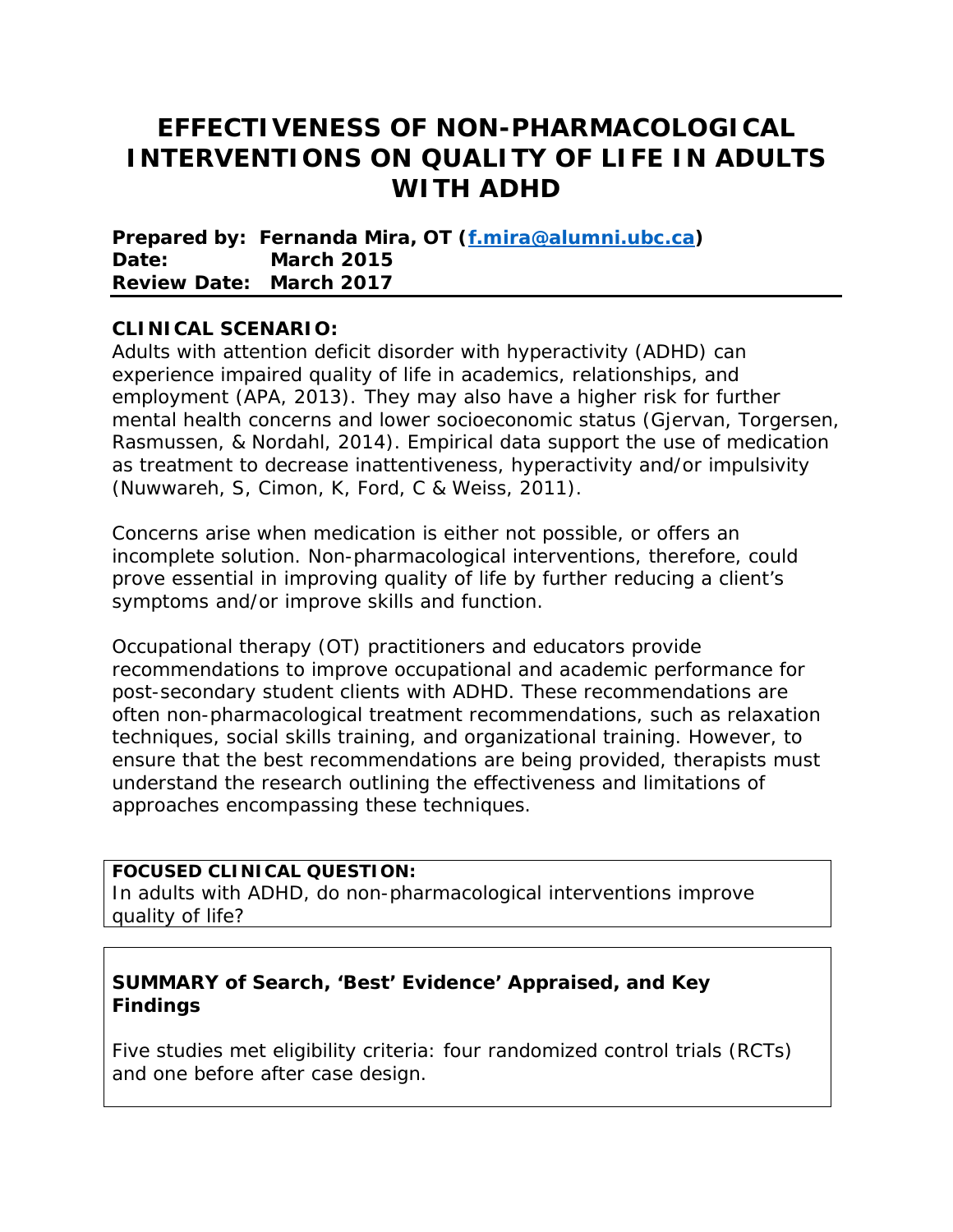Common eligibility trends in all five studies included: adults over 18 years, formal ADHD diagnosis, stable medication treatments if used, and possible co-morbid stable mental health diagnoses. The clients' ADHD symptom severity, measured by differing scales, varied across the studies. Moreover, there were differences in the treatment settings, the interventions and the delivery of interventions. Despite the differences in intervention approaches, many covered similar topics, including: psychoeducation, planning, problem solving, attention and relaxation.

The differences in criteria and methodologies of the studies decreased comparability of results between studies. Generalizability from all studies was difficult; all were small sample size pilots and all authors indicated the need for further research.

Although the studies reported varying degrees of symptom reduction or functional improvement, only one study reported statistically significant improvements in measured symptom and quality of life outcomes (Fleming et al., 2014). This study used a dialectical behavior therapy (DBT) intervention approach.

### **CLINICAL BOTTOM LINE**

Studies on non-pharmacological interventions, especially DBT, show promise to enhance quality of life for adults with ADHD, but further research with larger sample sizes and rigorous designs are required.

**Limitation of this CAT:** This critically appraised topic was prepared for a graduate course assignment and has been peer-reviewed by Ms. P. Mortenson, an instructor.

### **SEARCH STRATEGY:**

### **Terms used to guide Search Strategy:**

- **P**atient/Client Group: Adults with ADHD
- **I**ntervention (or Assessment): Non-pharmacological
- **C**omparison: None
- **O**utcome(s): Quality of Life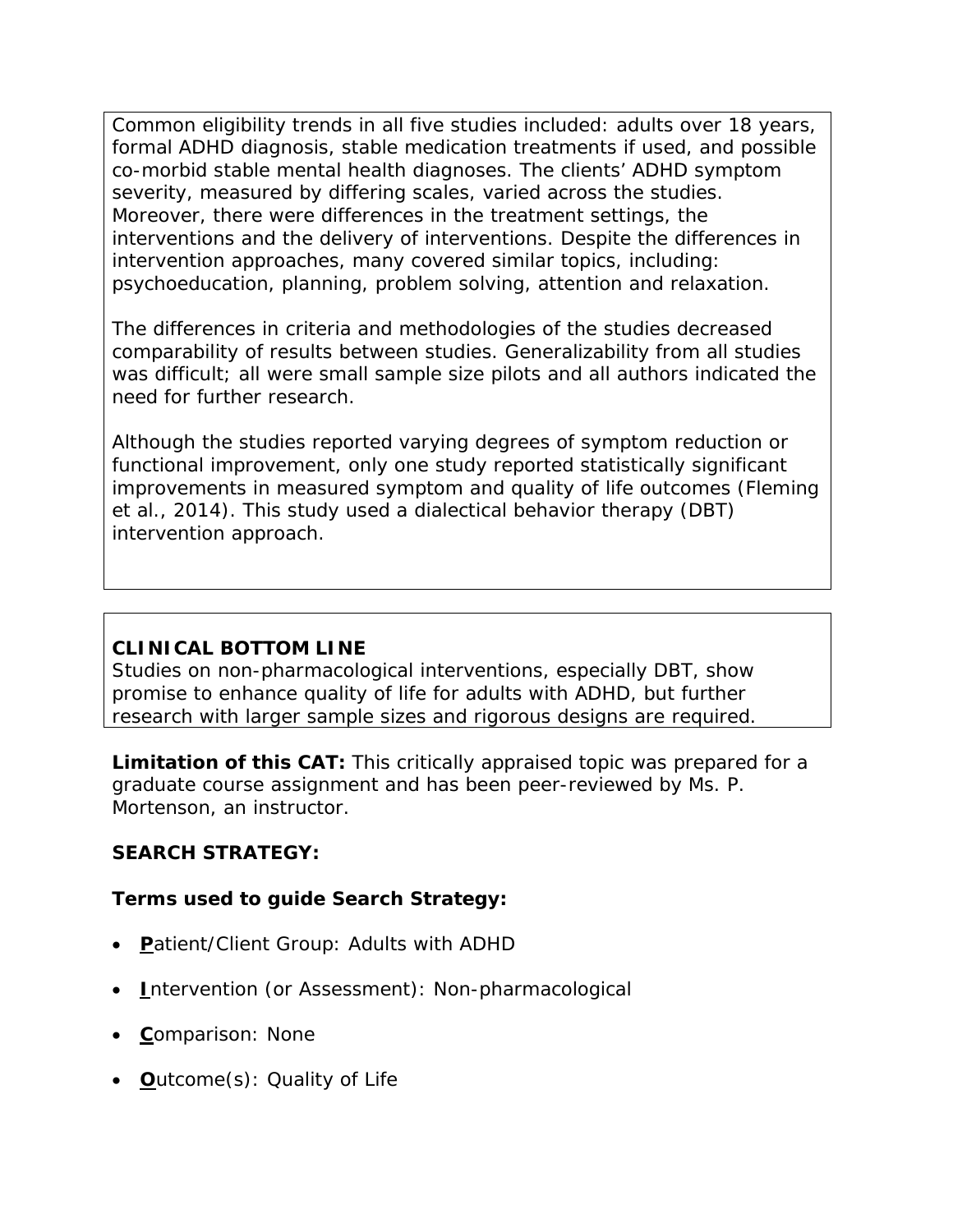| <b>Databases and</b>   | <b>Searched Terms</b>         | <b>Limits Used</b>        |
|------------------------|-------------------------------|---------------------------|
| <b>Sites Searched</b>  |                               |                           |
|                        | MeSH:                         |                           |
| Ovid                   | Attention deficit disorder    | -Quantitative study       |
| MEDLINE(R)             | with hyperactivity            | -Published in peer        |
| In-Process &           |                               | reviewed journal          |
| Other Non              | <u>Keywords:</u>              | -Written in English       |
| -Indexed               | ADHD, ADDH, AD/HD             | -Ages $18 + \text{years}$ |
| Citations and          |                               | $-2008 - 2015$            |
| Ovid                   | <b>AND</b>                    |                           |
| MEDLINE(R)             | MeSH:                         |                           |
| 1946 to Present        | Behavior Therapy,             |                           |
|                        | Psychotherapy, Relaxation     |                           |
|                        | Therapy, Cognitive Therapy,   |                           |
| Cochrane               | <b>Occupational Therapy</b>   |                           |
| Database of            |                               |                           |
| Systematic             | <u>Keywords:</u>              |                           |
| <b>Reviews</b>         | Biofeedback, Mindfulness,     |                           |
|                        | Dialectical Behavior Therapy, |                           |
| <b>CINAHL</b>          | CBT, DBT, Neurotherapy, ,     |                           |
|                        | Psychosocial Therapy, Non-    |                           |
| PsycINFO               | pharmacological,              |                           |
|                        | Nonpharmacological,           |                           |
| <b>EMBASE</b>          | Metacognitive, Social skills  |                           |
| <b>OTseeker</b>        | <b>Truncated words:</b>       |                           |
|                        | therap*, behavio\$,           |                           |
| Pubmed                 | treatment*                    |                           |
|                        |                               |                           |
| Evidence               | <b>AND</b>                    |                           |
| Updates from           |                               |                           |
| <b>BMJ</b>             | MeSH:                         |                           |
|                        | Quality of Life               |                           |
| <b>PubMed Clinical</b> |                               |                           |
| <b>Trials</b>          | Keywords:                     |                           |
|                        | Success, Life satisfaction,   |                           |
| Natural                | achievement                   |                           |
| <b>Medicines</b>       |                               |                           |
|                        |                               |                           |
|                        |                               |                           |
|                        |                               |                           |
|                        |                               |                           |
|                        |                               |                           |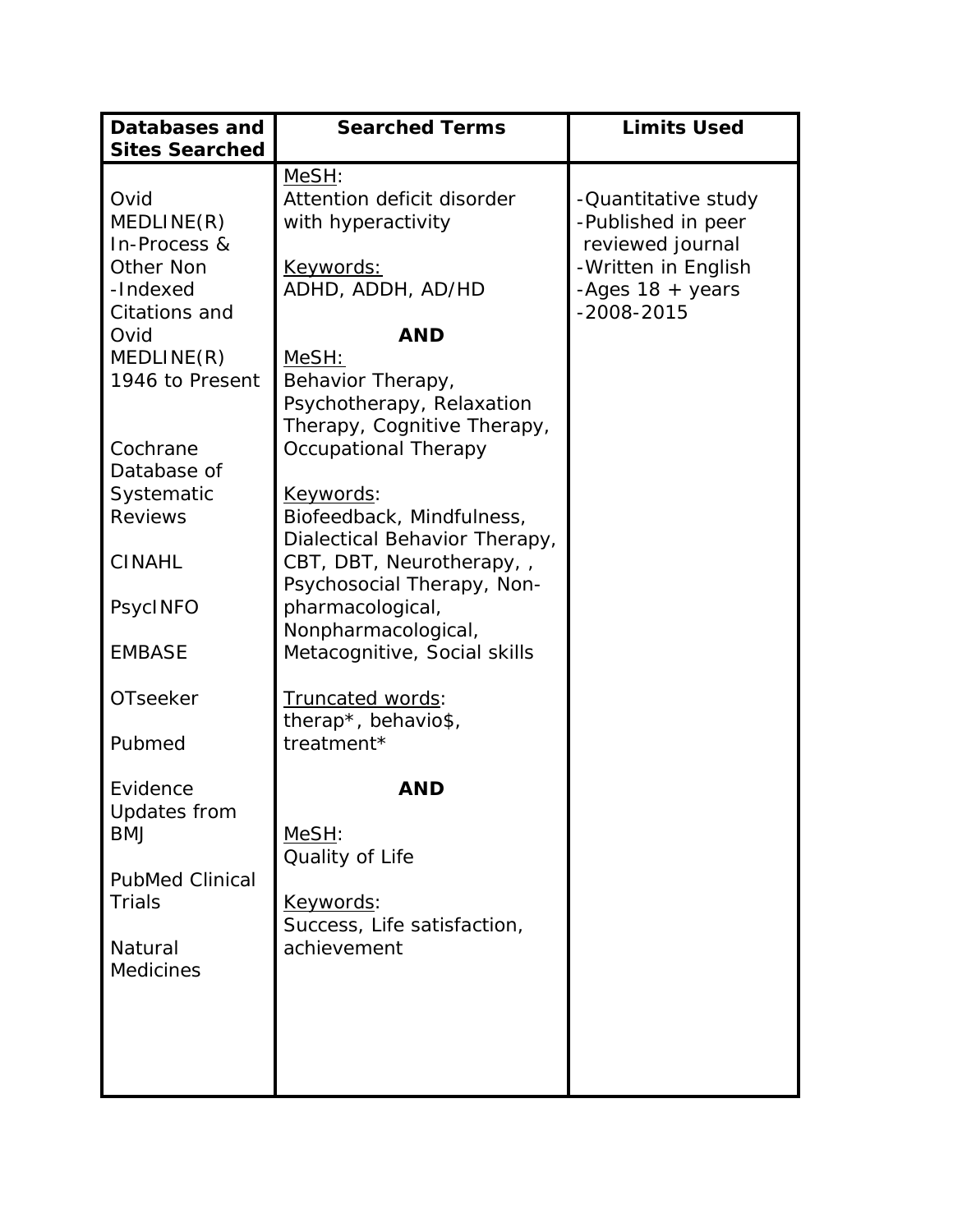## **INCLUSION and EXCLUSION CRITERIA**

- Inclusion:
	- o Diagnosis of ADHD
	- o 18 years or older
	- o Outcome measures with valid rating scales
	- o Outcome measures assessing quality of life and/or the severity or incidence of ADHD's main symptoms
	- o Group or Individual non-pharmacological interventions
	- o Absent or Stable medication management
- Exclusion:
	- o Studies including participants younger than 18 years
	- o Studies with co-intervention of unstable medication management

### **RESULTS OF SEARCH**

5 relevant studies were located and categorized as shown in Table 1

|  |  |  | <b>Table 1: Summary of Study Designs of Articles Retrieved</b> |
|--|--|--|----------------------------------------------------------------|
|--|--|--|----------------------------------------------------------------|

| Study Design/<br>Methodology of Articles<br>Retrieved | Level*         | <b>Number</b><br>Located | Author (Year)                                   |
|-------------------------------------------------------|----------------|--------------------------|-------------------------------------------------|
| Random control trial                                  | 1 <sub>b</sub> | 4                        | Fleming et al.<br>(2014)                        |
|                                                       |                |                          | Vidal et al.<br>(2013)                          |
|                                                       |                |                          | Virta et al.<br>(2010)                          |
|                                                       |                |                          | Safren et al.<br>(2010)                         |
| <b>Case Series</b>                                    | 4              | 1                        | Lindstedt, H. and<br>Umb-Carlsson,<br>O. (2013) |
| <b>Clinical Guideline</b>                             |                |                          | NICE, (2008)                                    |

\*Based on Oxford Centre for Evidence-Based Medicine 2009 Levels of Evidence (Phillips et al. 2009)

## **BEST EVIDENCE**

The study by Fleming and colleagues (2014) meets the following criteria as the 'best evidence':

a) addresses all the PICO aspects.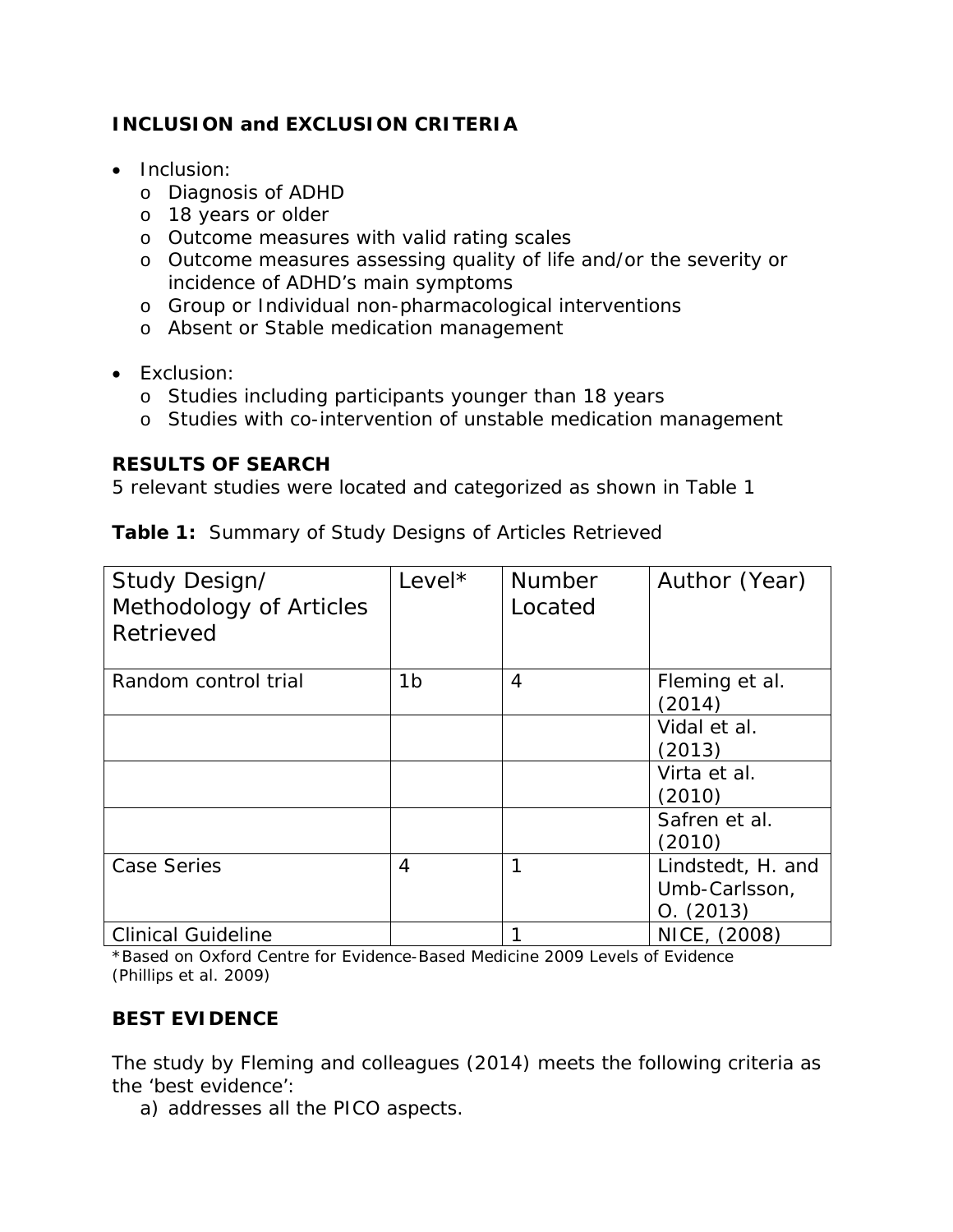- b) is a randomized control trial in which both interventions are nonpharmacological; thus, examination of outcome data, within and between both groups, for quality of life is applicable.
- c) uses 2 outcome measures assessing quality of life.
- d) has a follow-up period for both groups.
- e) uses a blinded outcome interviewer.
- f) is the most recent RCT that addresses the clinical question.
- g) the outcomes apply to a real life environment, a particular value to OT practice.

### **SUMMARY OF BEST EVIDENCE**

**Table 2:** Description and appraisal of "Pilot randomized controlled trial of dialectical behavior therapy group skills training for ADHD among college students" by Fleming et al. (2014).

#### **Aim/Objective of the Study/Systematic Review:**

The aim was to offer an initial evaluation of the efficacy, acceptability, and feasibility of a dialectical behavior therapy (DBT) skills training group targeted to reduce symptoms and impairment associated with ADHD among college students.

#### **Study Design:**

The study was a RCT. Following stratification on a median split on ADHD inattentive symptoms, participants were randomly assigned to either a DBT skills training group or self-guided skills training handout (SH) group. The study did not indicate blinding in participant assignment to groups. The interviewer completing the outcome assessment at pre-treatment, post-treatment and 3-month follow-up data collection was blinded.

### **Setting:**

The treatment sessions for DBT were provided at an on-campus outpatient psychology clinic, in a large city in the Pacific Northwest.

### **Participants:**

Recruitment took place at three universities (one public, two private). Eligible participants needed to meet DSM V diagnostic criteria for adult ADHD, be seeking treatment, enrolled in under graduate studies and be between the ages of 18-24. Seventy-three recruits were screened and thirty-eight excluded (28 didn't meet inclusion criteria and 10 declined participation). Exclusion criteria included current substance abuse/dependence, active suicidality, major depressive episode, history of psychotic disorder, bipolar disorder, or pervasive developmental disorder,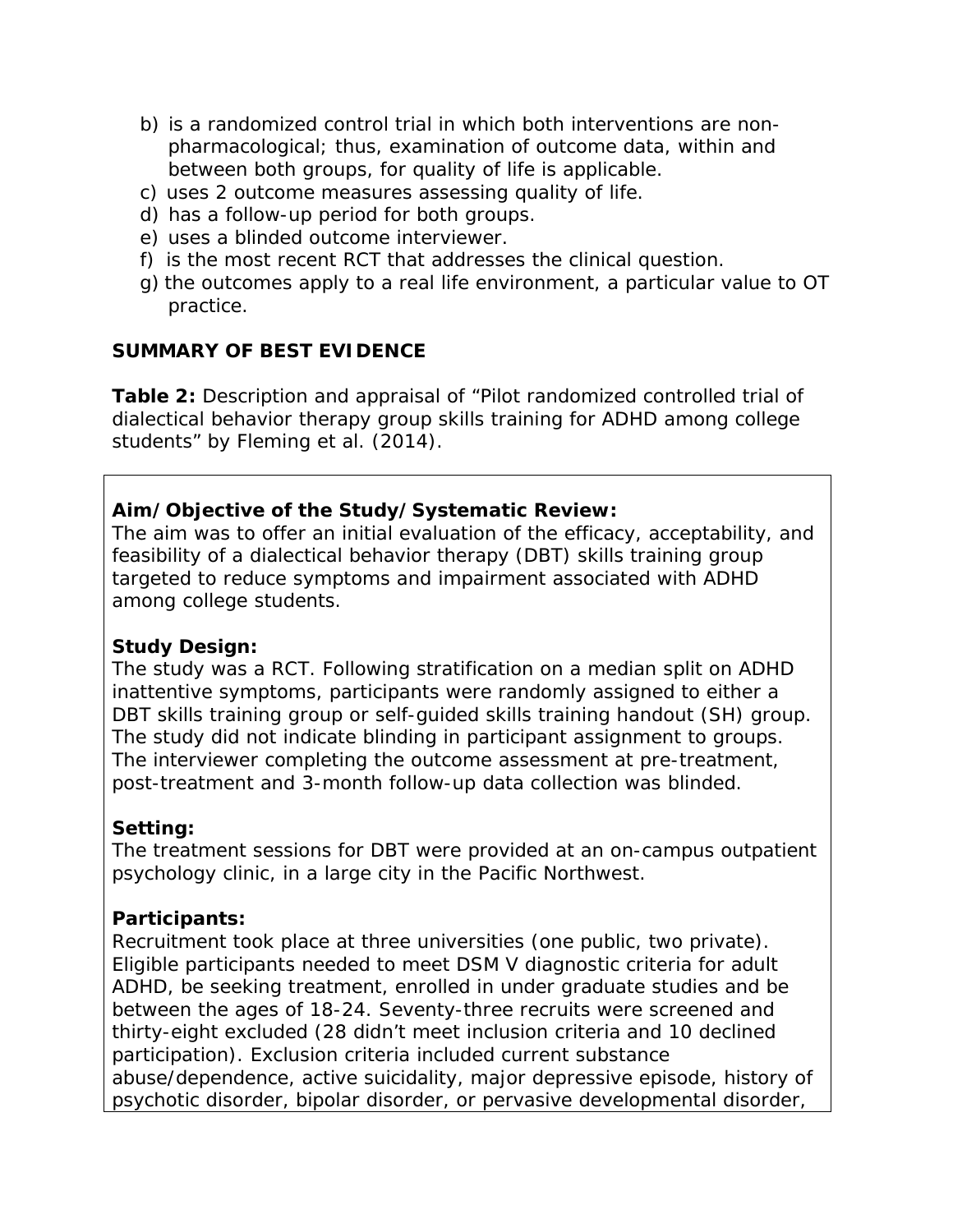and those on psychotropic medications for ADHD must have maintained a stable medication and dose for one month before enrollment.

Thirty-five participants were randomized into the two groups. Randomization of nineteen occurred into the DBT group and sixteen into the SH group. The number of participants in the SH group remained consistent for the entire study. The final number of participants in the DBT group was seventeen; two participants dropped due to scheduling constraints.

No differences were found between the groups on demographic data, on any variable, at baseline (all p values >.10).

## **Intervention/Phenomenon Investigated:**

The authors outlined the interventions provided for both groups.

The DBT group intervention included:

- 1-15 minute individual pre-group meeting focused on motivation enhancement
- 8 weekly-90 minute group sessions on skills acquisition with each session's focus outlined within the article in a diagram format (Psychoeducation, mindfulness, daily planner use, chunking, prioritization, structuring environment using social support, managing sleep, eating, and exercise, generalizing and troubleshooting skills, emotional regulation, skill review and planning for high demand, skill review and skill maintenance)
- 7 weekly-10 to 15 minute individual coaching phone calls focused on generalization
- 1-90 minute booster group session on skill maintenance held in week 9
- Treatment was provided by a group leader and co-leader; both advanced graduate students with intensive training in DBT. A licensed psychologist with experience in assessment and treatment of college students with ADHD provided supervision.

The SH group intervention included:

- Provision of 34 pages of skill handouts drawn from a referenced manual for treatment of adults with ADHD and designed to reflect publicly available self-help materials for ADHD.
- Topics included psychoeducation on ADHD and executive functioning, organization, planning, time management, structuring environment, and stress management.

Topics in both groups have general similarities.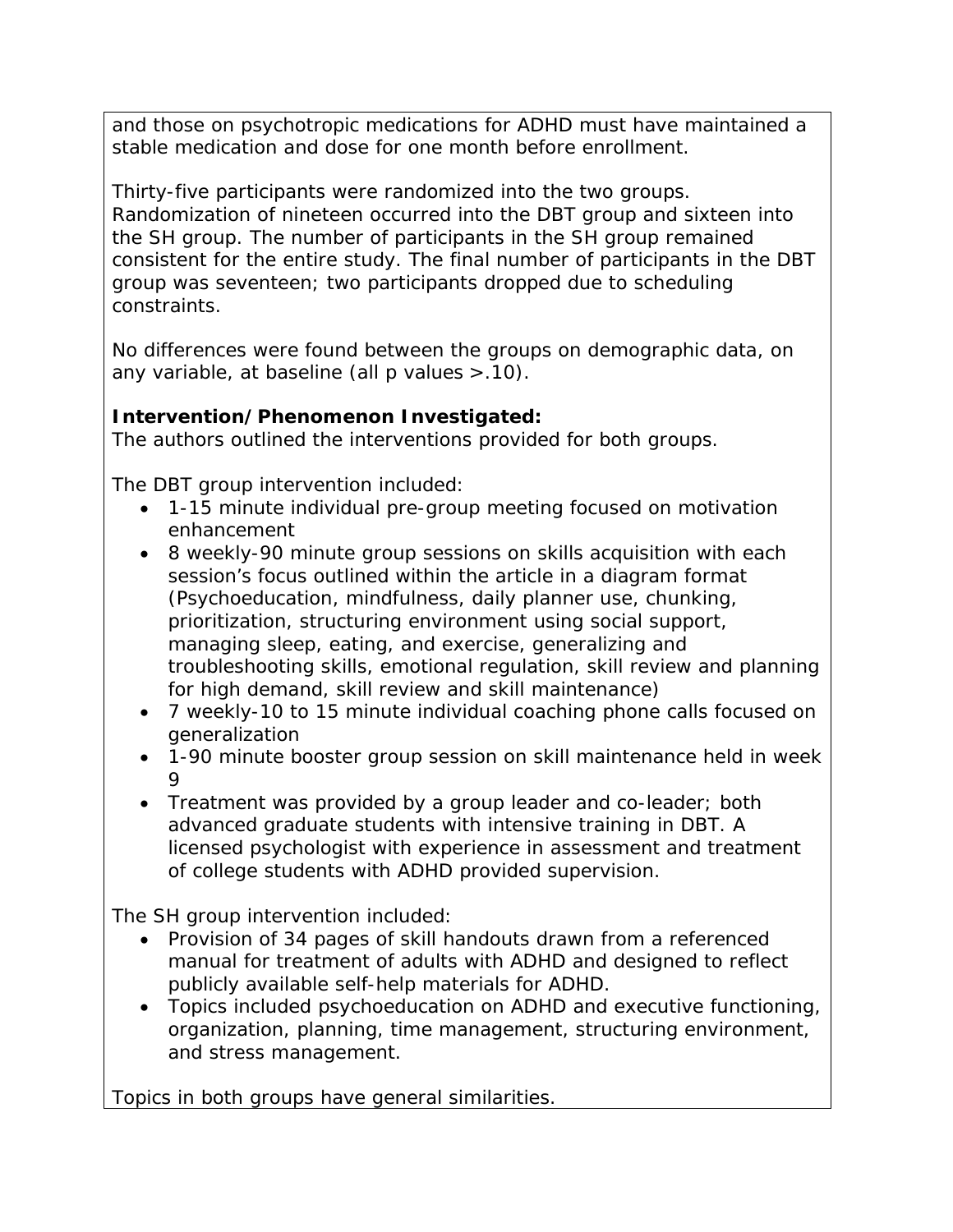## **Outcome Measures/Qualitative Methods**

The authors used 7 outcome measures and described each for purpose, score, validity and reliability. Two specifically assessed quality of life and the symptoms of ADHD relevant to the PICO.

The Quality of Life-ADHD Questionnaire (AAQol), a self-report questionnaire, assessed functioning and quality of life in four domains: life productivity, psychological health, relationships, and life outlook. Information and referencing was presented on the measures internal consistency and construct validity.

The Barkley Adult ADHD Rating Scale-IV (BAARS-IV), also a self-report questionnaire, assessed the DSM-V criteria for ADHD derived from population based norms. Referencing was provided for internal consistency, test-retest reliability, strong construct validity and discriminant validity.

Both measures were completed pre-treatment, post-treatment and at follow-up.

## **Main Findings:**

Statistical analysis of the primary outcomes included the use of ANOVAs with the greenhouse-geisser correction, and an intent to treat analysis to decrease the chance of Type 1 errors. The pre-treatment versus posttreatment mean change effect sizes on four measures inclusive of quality of life ranged from moderate to large (d=0.47-0.94).

- 1) Both DBT and SH decreased inattentive symptoms that were statistically significant measured by the BARRS, pretreatment vs post treatment. However, DBT did not significantly outperform SH at post treatment.
- 2) Both DBT and SH significantly decreased inattentive symptoms equally from pretreatment to follow up measured by the BARRS. The difference made by DBT however, had greater statistical significance than that of SH.
- 3) Only DBT produced a statistically significant response in improving quality of life measured by AAQoL, pretreatment vs post treatment, and the difference made was significant compared to SH.
- 4) Only DBT produced a significant response in improving quality of life measured by AAQoL at follow up, but it did not significantly outperform SH at follow up.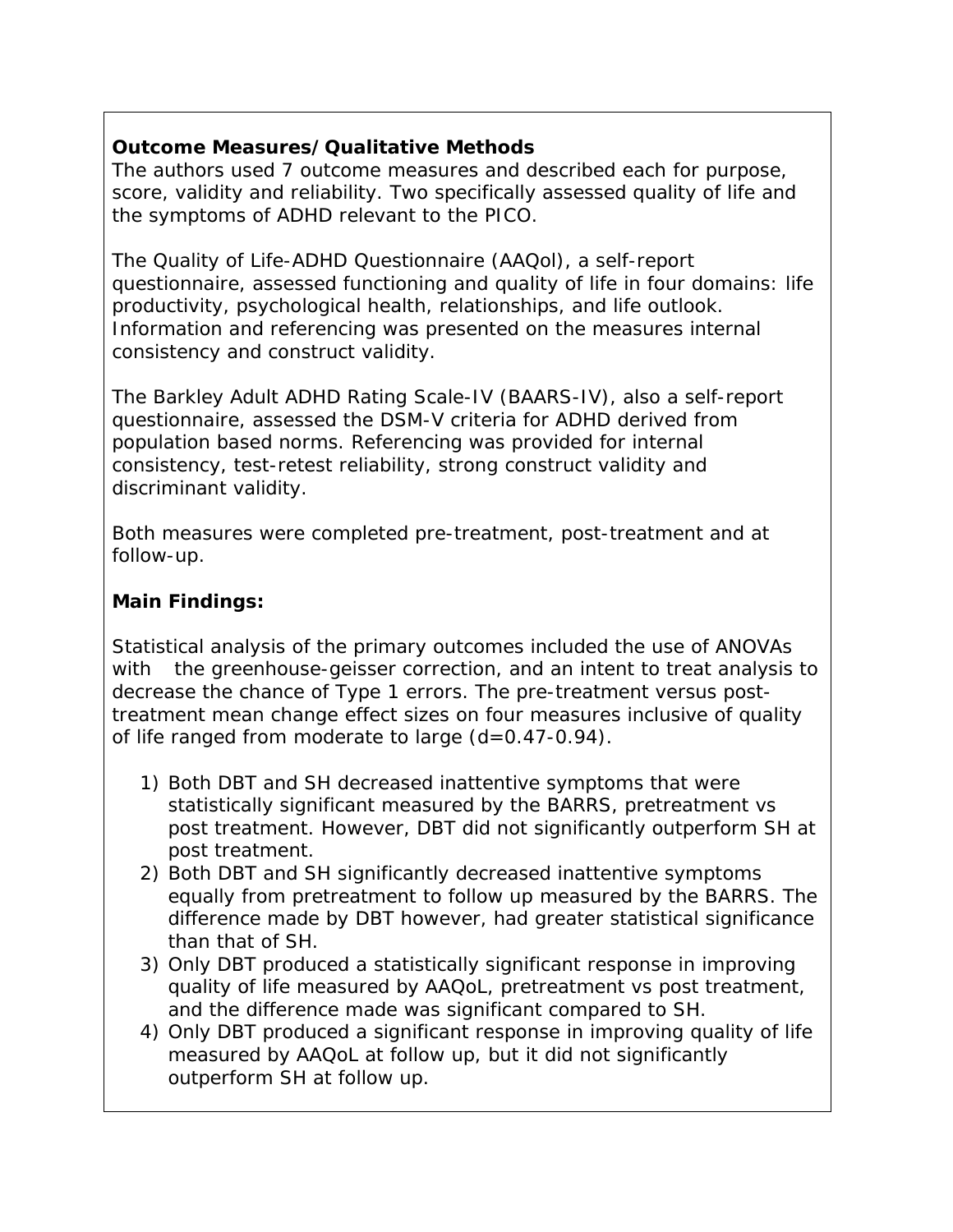## **Tables 2a-2c.** Results of Primary Outcome Measures

## **Table 2a**

| apie za                 |            |                        |                         |               |
|-------------------------|------------|------------------------|-------------------------|---------------|
| Outcome<br>Measure (OM) | Group      | Pre-treatment<br>M(SD) | Post-treatment<br>M(SD) | Follow-up     |
|                         |            |                        |                         | M(SD)         |
| <b>BARRS</b>            | <b>DBT</b> | 26.59 (3.71)           | 18.94 (4.94)            | 18.06 (4.92)  |
|                         | <b>SH</b>  | 26.25(2.74)            | 20.94 (5.08)            | 21.06 (4.12)  |
| AAQoL                   | DBT.       | 54.56 (12.58)          | 67.09 (11.24)           | 61.71 (15.26) |
|                         | <b>SH</b>  | 51.35 (12.99)          | 52.80 (12.60)           | 55.50 (15.19) |

#### **Table 2b**

| Pre vs. Post Treatment                                                                                 |                              |                |                 |                           |               |                           |
|--------------------------------------------------------------------------------------------------------|------------------------------|----------------|-----------------|---------------------------|---------------|---------------------------|
| OM-<br>Group                                                                                           | Mean Difference <sup>a</sup> |                | Effect sizes ab |                           |               |                           |
|                                                                                                        | Within<br>Group              | Vs.<br>Control | Within<br>Group | Significance <sup>d</sup> | Vs<br>Control | Significance <sup>e</sup> |
| <b>BARRS-</b><br><b>DBT</b>                                                                            | 7.65                         | 2.33           | 1.75            | $***$                     | 0.55          |                           |
| $\blacksquare$<br><b>SH</b>                                                                            | 5.31                         |                | 1.30            | $***$                     |               |                           |
| AAQoL-<br><b>DBT</b>                                                                                   | 12.53                        | 11.07          | 1.05            | $\star\star$              | 0.90          | $\star$                   |
| -SH                                                                                                    | 1.45                         |                | 0.11            |                           |               |                           |
| a Mean differences and effect sizes calculated such that positive values represent improvements in all |                              |                |                 |                           |               |                           |

a Mean differences and effect sizes calculated such that positive values represent improvements in all variables

b Effect sizes calculated with pooled standard standard deviation from pre-treatment and post-treatment

d Significance value for T2 versus T1 or T3 versus T1 planned contrasts within groups RM ANOVA

e Significance value for DBT versus SH planned contrast in between-groups RM ANOVA

 $*p$  <.05  $*p$  <.01  $**p$  <.001

### **Table 2c**

| Pre vs Follow-up Treatment  |                              |                |                 |                           |               |                           |  |
|-----------------------------|------------------------------|----------------|-----------------|---------------------------|---------------|---------------------------|--|
| OM-<br>Group                | Mean Difference <sup>a</sup> |                | Effect sizes ac |                           |               |                           |  |
|                             | Within<br>Group              | Vs.<br>Control | Within<br>Group | Significance <sup>d</sup> | Vs<br>Control | Significance <sup>e</sup> |  |
| <b>BARRS-</b><br><b>DBT</b> | 8.53                         | 3.34           | 1.96            | $***$                     | 0.84          | $\star$                   |  |
| -SH                         | 5.19                         |                | 1.48            | $***$                     |               |                           |  |
| AAQoL-<br><b>DBT</b>        | 7.15                         | 3.00           | 0.51            | $\star$                   | 0.21          |                           |  |
| -SH                         | 4.15                         |                | 0.29            |                           |               |                           |  |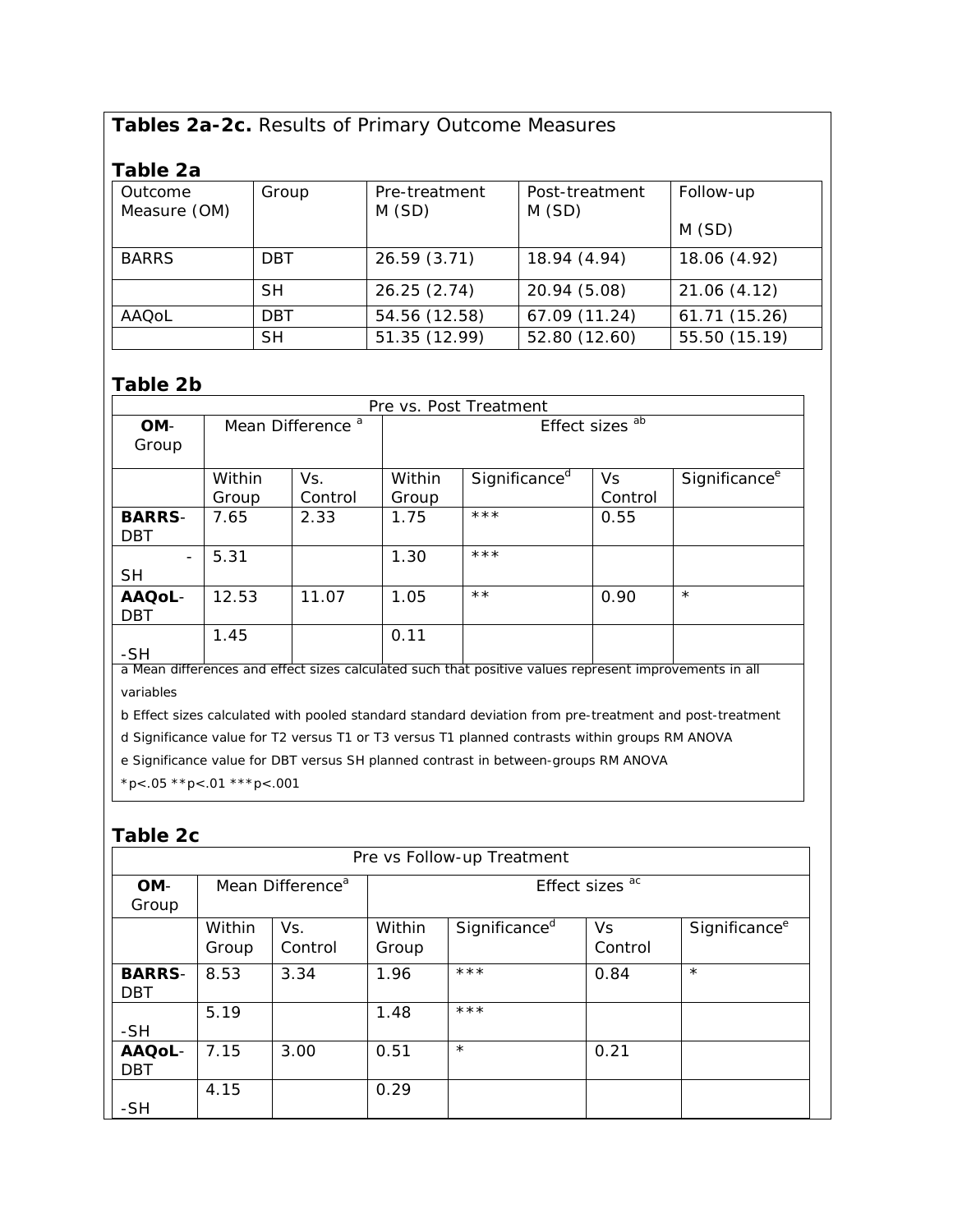a Mean differences and effect sizes calculated such that positive values represent improvements in all variables

c Effect sizes calculated with pooled standard deviation from pre-treatment and follow-up

d Significance value for T2 versus T1 or T3 versus T1 planned contrasts within groups RM ANOVA

e Significance value for DBT versus SH planned contrast in between-groups RM ANOVA

 $*p$  <.05  $*p$  <.01  $**p$  <.001

## **Original Authors' Conclusions**

DBT group skills training may be a useful intervention for college students with ADHD, improving participants' ADHD symptoms, and quality of life more so than skills training done through self-guided handouts.

### **Critical Appraisal:**

Based upon Law et al. (1998) "Guidelines for critical review form".

Study Purpose: The purpose was clearly stated.

Literature: Relevant literature on adult ADHD, previous interventions and research gaps were identified. The authors justified the need to study the effect of DBT based on the lack of intervention research.

Design: The RCT design chosen was appropriate for an intervention study.

### **Validity**

The CAT reviewer determined a PEDro score for the article of 7/10. Lack of subject and therapist blinding, and no allocation concealment resulted in point deductions.

*Sample Bias*:

The method of randomization was not provided.

*Volunteer Bias:*

Volunteer participants may have had increased motivation affecting outcome results positively.

### *Attention Bias:*

The SH group was self-guided. They received 14 hours less of attention compared to those in the DBT group. The study may have benefited from a 'sham' group treatment as a control.

#### *Measurement Bias:*

There were 7 outcome measures chosen, increasing the risk of a Type 1 error with a small sample. Self-rated measures increased recall bias. Positively, interviews pre, post and follow-up were done by a blinded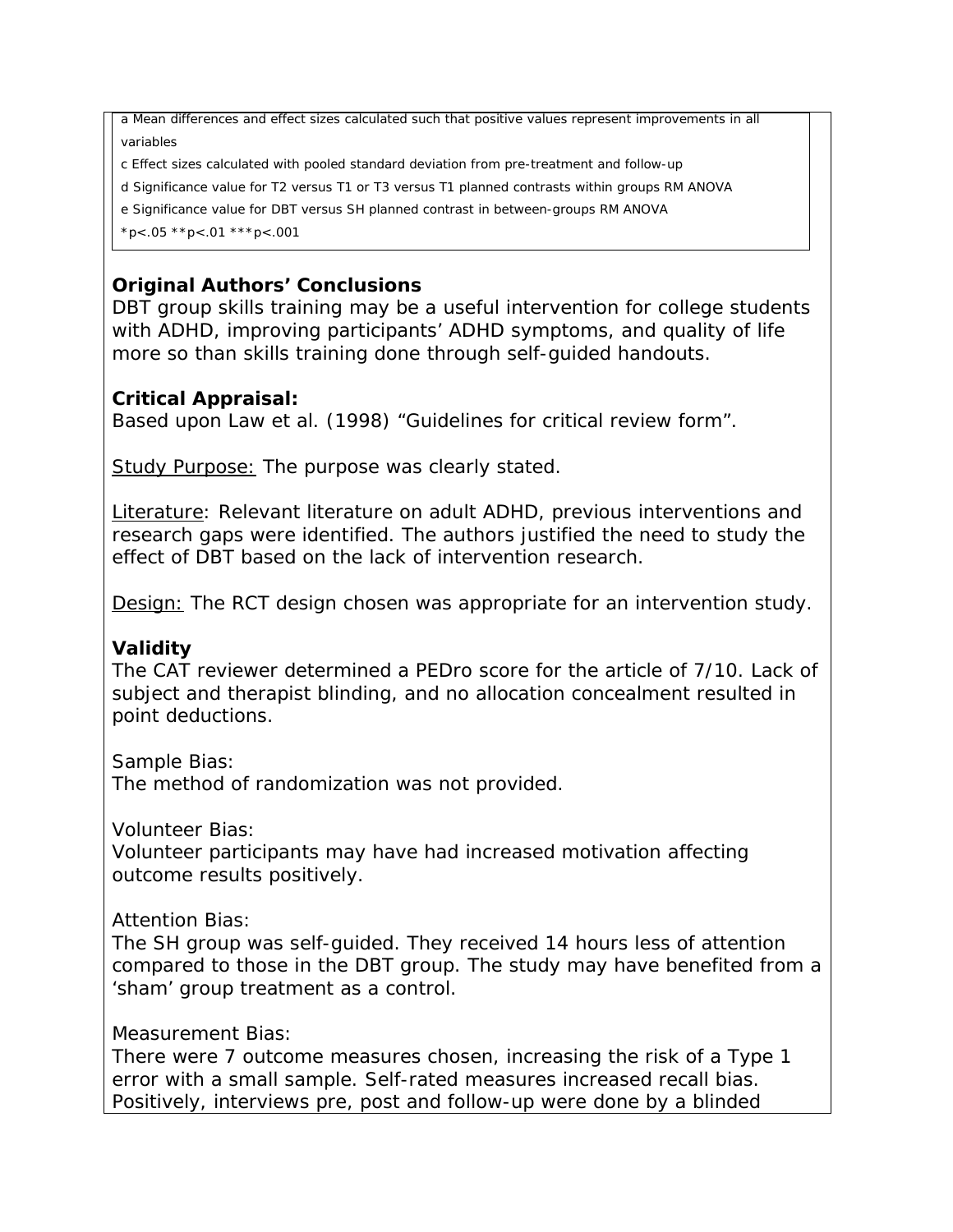#### evaluator.

#### *Intervention Bias:*

Co-intervention bias of outside support from family, faculty or peers, or past therapy strategies may have occurred.

There was no information on how thoroughly the SH handouts were completed or confirmed.

It was unclear if the same two clinicians led the DBT group each week.

### Sample:

There were no details on how sample allocation occurred. The sample size and flow of participants through the study was clearly identified in a flow diagram. There was no power calculation completed. Inclusion and exclusion criteria were clearly articulated. The study was approved by a review board and informed consent was attained. An intent to treat analysis was done to account for dropped participants.

### Outcomes:

The outcomes of the study were clearly presented along with the methods and psychometric properties of the measures utilized to achieve the data. The outcome data was analyzed using appropriate statistical computations.

### Intervention:

Reproduction of the study would require contacting the authors for specific details of each session for DBT intervention and the exact manual pages used for the SH intervention. The intervention methodology between groups lacked control for frequency of intervention, attention or setting.

## **Interpretation of the Results**

The study appropriately presented results in terms of statistical significance. A difference in quality of life was significant at post treatment but not at follow-up indicating no lasting benefits, yet symptom reduction was not significant at post treatment but was at follow-up. These results are confounding. The authors indicate the study's weakness was the small sample size, which lacked the statistical power needed to detect small to moderate effect sizes. There was however, no pre-power calculation presented increasing the possibility of type II errors in result findings. The ability to utilize results for clinical practice is limited without further support.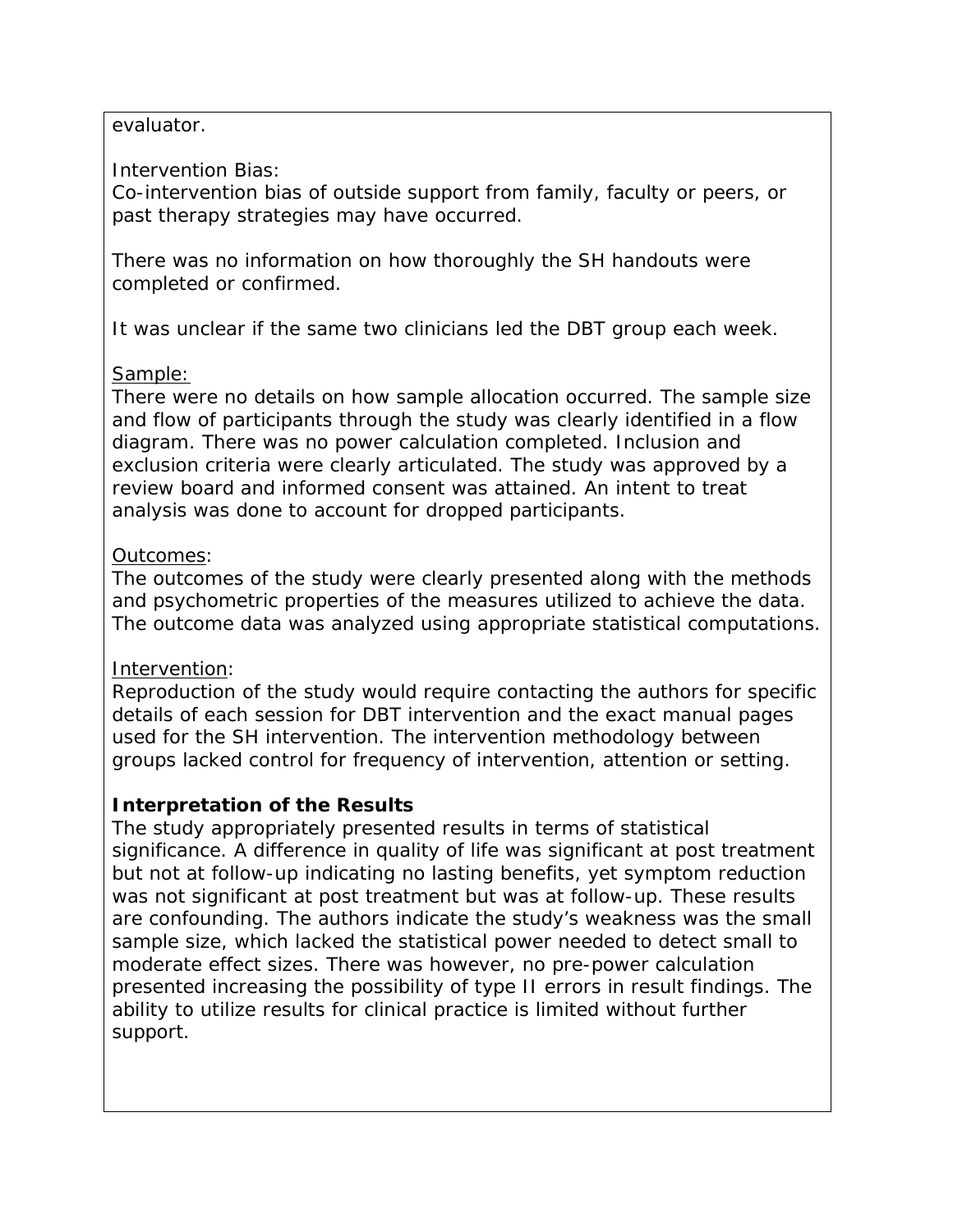#### **Summary/Conclusion**

Although DBT may be a good intervention, and some significant results were seen in this first study, further research is needed. The study's biases and lack of statistical power prevented a conclusive finding for the use of DBT, a non-pharmacological intervention, to improve quality of life in adults with ADHD.

### **IMPLICATIONS FOR PRACTICE, EDUCATION AND FUTURE RESEARCH**

Overall, the studies reviewed demonstrated potential effectiveness of nonpharmacological interventions to decrease ADHD symptoms. However, all studies lacked adequate power to draw definitive conclusions. With a lack of definitive findings, OTs must clinically judge the appropriateness of a nonpharmacological intervention for improved quality of life on a case by case basis. Student or client advisements should inform them of clinical guideline suggestions, medication and traditional CBT (NICE, 2008), while offering additional information on non-pharmacological interventions pertinent to their situation. OTs practicing with adolescents with ADHD should consider the exploration of pre-vocational and pre-college readiness skills focusing on topic trends identified in the studies.

In 2010, only three RCTs of psychosocial interventions for adults with ADHD were reported (Safren et al.). Five years later, there is still a need for rigorous studies of non-pharmacological interventions independently and in conjunction with medications. Future studies using non-pharmacological interventions should examine their impact on both quality of life and function in real-life contexts most affected by ADHD symptoms (academics, work, personal relationships) to make findings more practical and applicable. Additionally, occupational therapists' training in cognitive and cognitive behavioral theories and group dynamics may present opportunities for therapists to run programs specifically for adults with ADHD. This type of healthcare expansion may be more cost-effective, offer more access to programs in community settings, and or allow greater empowerment through self-guided programs than current approaches.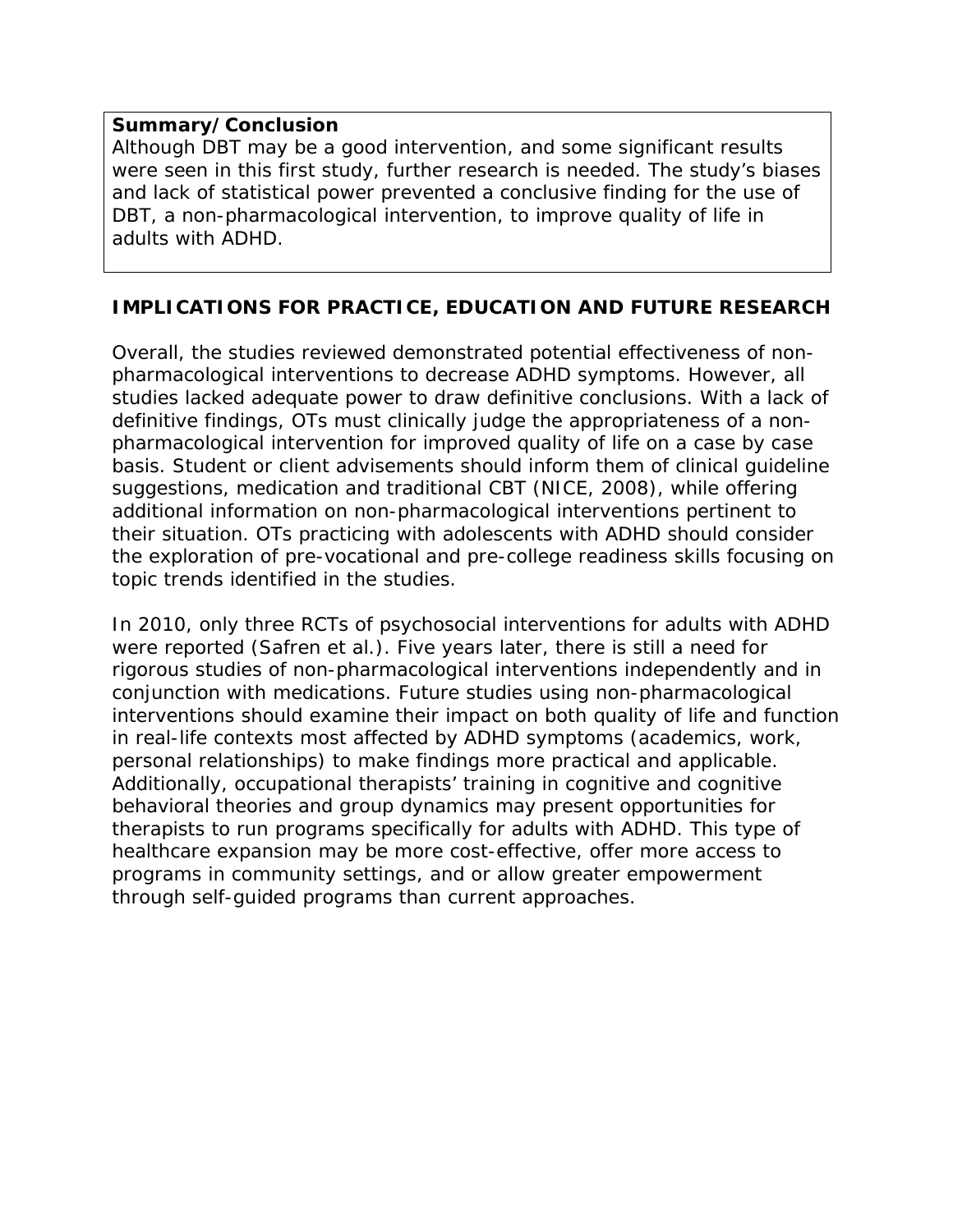#### References

- American Psychiatric Association (2013). *Diagnostic and statistical manual of mental disorders (DSM-5)*, Washington, D.C.; American Psychiatric Association.
- Fleming, A., McMahon, R., Moran, L., Peterson, A., & Dreessen, A. (2014). Pilot randomized controlled trial of dialectical behavior therapy group skills training for ADHD among college students. *Journal of Attention Disorders,* 19(3), 1-12. doi: 10177/108705471453951
- Gjervan, B., Torgersen, T., Rasmussen, K., & Nordahl, H. M. (2014). ADHD symptoms are differentially related to specific aspects of quality of life. *Journal of Attention Disorders*, 18(7), 598-606. doi:10.1177/1087054712445183
- Law, M., Stewart, D., Pollock, N., Letts, L., Bosh, J., & Westmorland, M. (1998). Guidelines for critical review form-quantitative studies, 1-12. Retrieved from http://

[www.srs-mcmaster.ca/Portals/20/pdf/ebp/quanreview\\_form1.doc](http://www.srs-mcmaster.ca/Portals/20/pdf/ebp/quanreview_form1.doc)

Lindstedt, H., & Umb-Carlsson, O. (2013). Cognitive assistive technology and professional support in everyday life for adults with ADHD. *Disability and Rehabilitation Assistive Technology,* 8(5), 402-408. doi: 10.3109/17483107.2013.769120

NICE (2008). *Attention deficit hyperactivity disorder: Diagnosis and*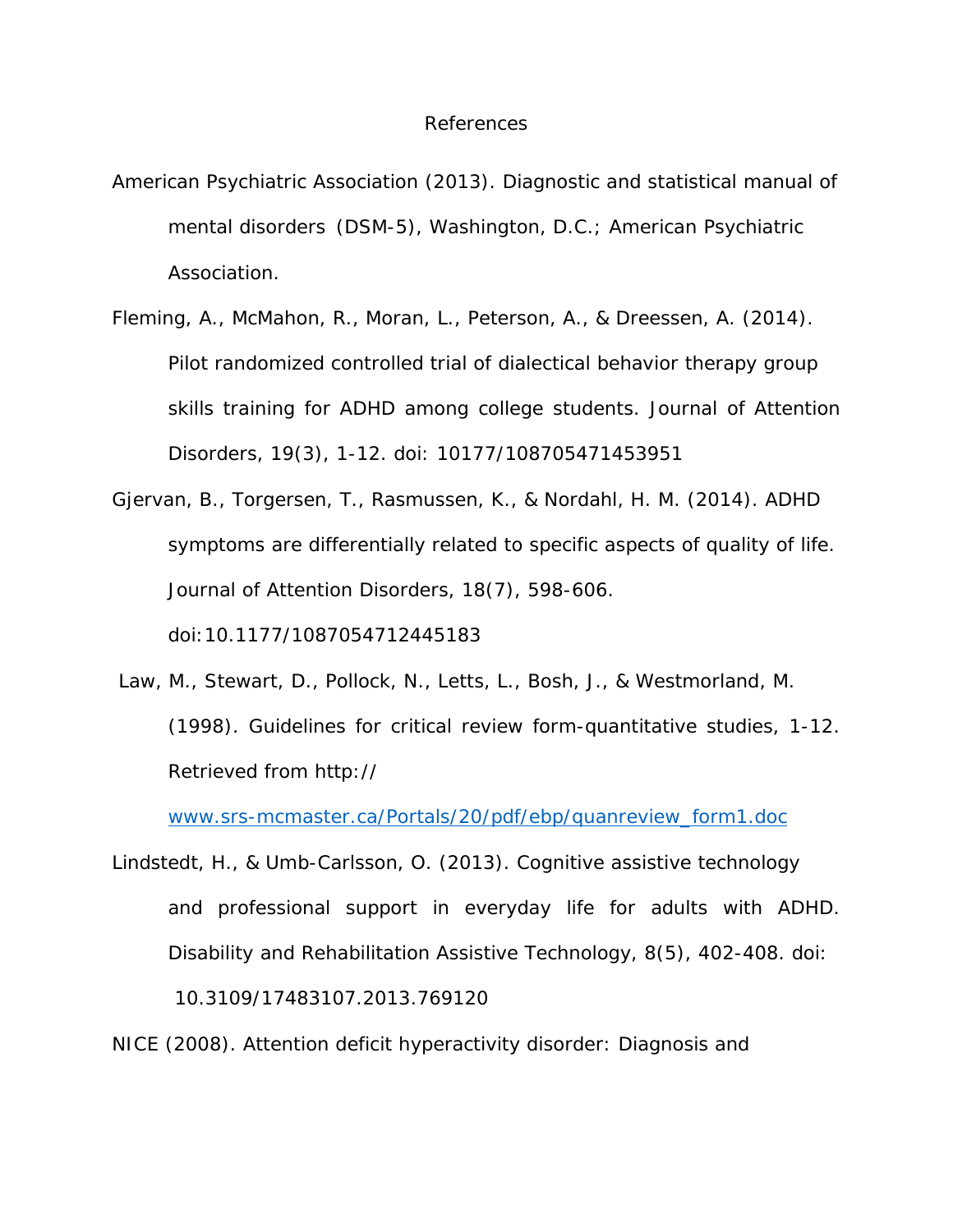*management of ADHD in children, young people and adults.* NICE clinical guideline 72. Retrieved from [www.nice.org.uk/CG72](http://www.nice.org.uk/CG72) [NICE guideline]

Nuwwareh, S, Cimon, K, Ford, C and Weiss, M. *Pharmacological and nonpharmacological therapies for adults with attention-deficit/ hyperactivity disorder: Systematic review and meta-analysis of clinical evidence* [Internet] Ottawa: Canadian Agency for Drugs and Technologies in Health; 2011 (Rapid Response Report: Systematic Review). [cited 2011 09-21]. Available from:

[http://www.cadth.ca/media/pdf/htis/sept-](http://www.cadth.ca/media/pdf/htis/sept-2011/RE0026_ADHD_in%20adults_e.pdf)

[2011/RE0026\\_ADHD\\_in%20adults\\_e.pdf](http://www.cadth.ca/media/pdf/htis/sept-2011/RE0026_ADHD_in%20adults_e.pdf)

- Phillips, B., Ball, C., Sackett, D., Badenoch, D., Straus, S., Haynes, B. et al. (2009). *Oxford centre for evidence-based medicine levels of evidence*. Retrieved March 7, 2015, from Centre for Evidence Based Medicine http://www.cebm.net/index.aspx?o=1025
- Safren, S., Sprich, S., Mimiaga, M., Surman, C., Knouse, L., Groves, M. & Otto, M. (2010). Cognitive behavioral therapy vs relaxation with educational support for medication-treated adults with ADHD and persistent symptoms. *JAMA*, 304(8), 875-880.
- Virta, M., Salakari, A., Antila, M., Chydenius, E., Partinen, M., Kaski, M., Vataja, R., Kalska, H., & Iivanainen, M. (2010). Short cognitive behavioral therapy and cognitive training for adults with ADHD.